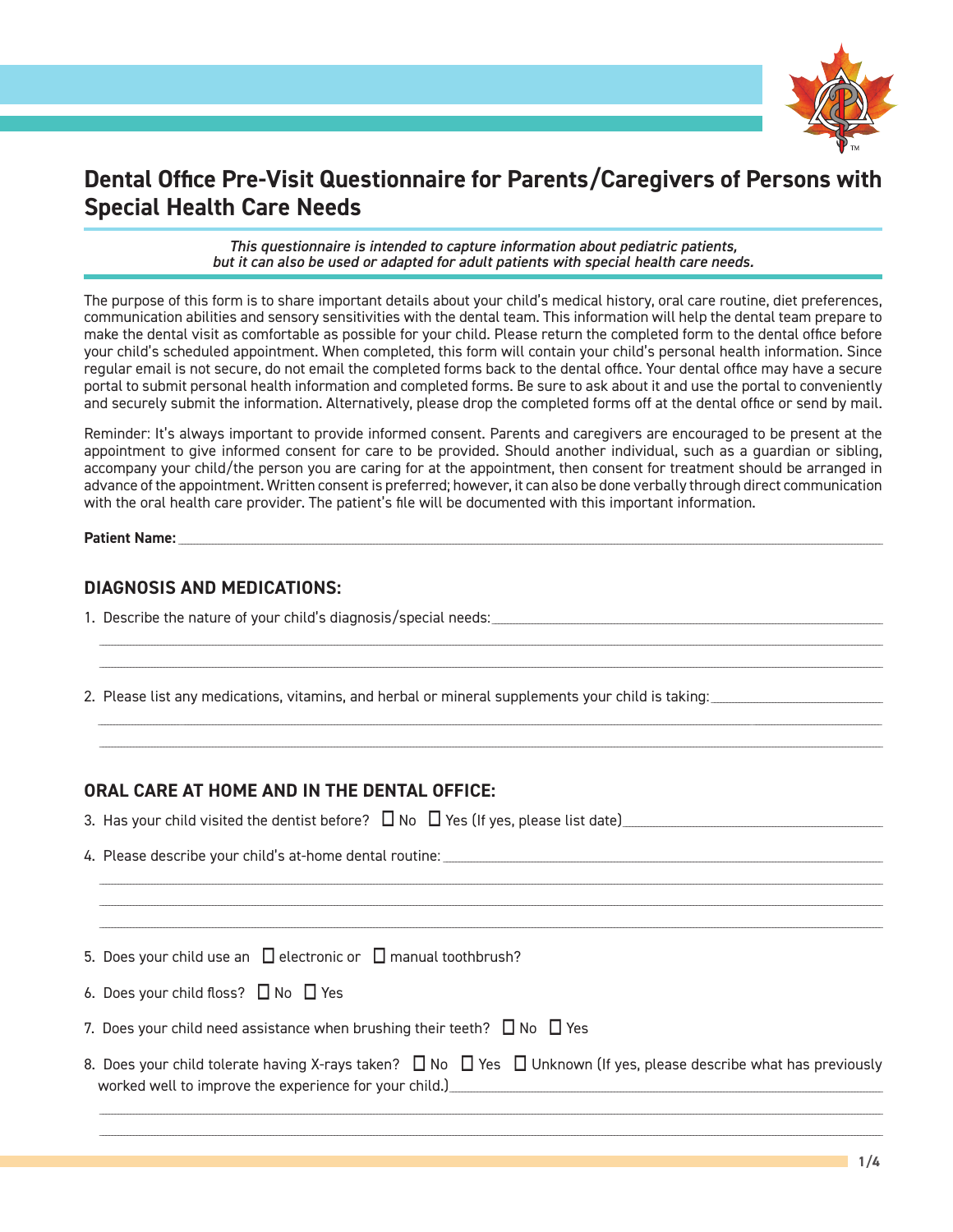

9. If your child uses a wheelchair, please check the box that best applies:

| $\Box$ My child can safely transfer themselves to another space, such as a dental chair. |
|------------------------------------------------------------------------------------------|
| $\Box$ My child requires assistance with a wheelchair transfer.                          |
| $\square$ Unknown                                                                        |

10. Sometimes individuals are required to wear masks in public (i.e. during a pandemic, due to respiratory illness, etc.). Can your child comfortably wear a mask, if necessary?  $\Box$  Yes  $\Box$  No  $\Box$  Unknown

## **ORAL CARE GOALS:**

11. What are your expectations for your child in our dental office? [[11] CHARD TO THE THE THE THE THE THE THE

- 
- 13. What would success look like for you?

## DIET:

- 14. Select all that apply. How often does your child eat during the day: □ 3 meals a day; □ snacks in between meals; and/or  $\Box$  eats only when hungry.
- 15. Does your child drink soft drinks? □ No □ Yes
- 16. Does your child drink fruit juice? □ No □ Yes
- 17. What are your child's food preferences and dislikes?

#### **SUPPORT SYSTEM AT SCHOOL:**

| 18. Is there an educational assistant? $\Box$ No $\Box$ Yes                                    |
|------------------------------------------------------------------------------------------------|
| 19. Is there a personalized program in place? $\Box$ No $\Box$ Yes                             |
| If yes, what is the name of the program and describe it.                                       |
| 20. What is the placement type? $\Box$ Class integration $\Box$ Special Education $\Box$ Other |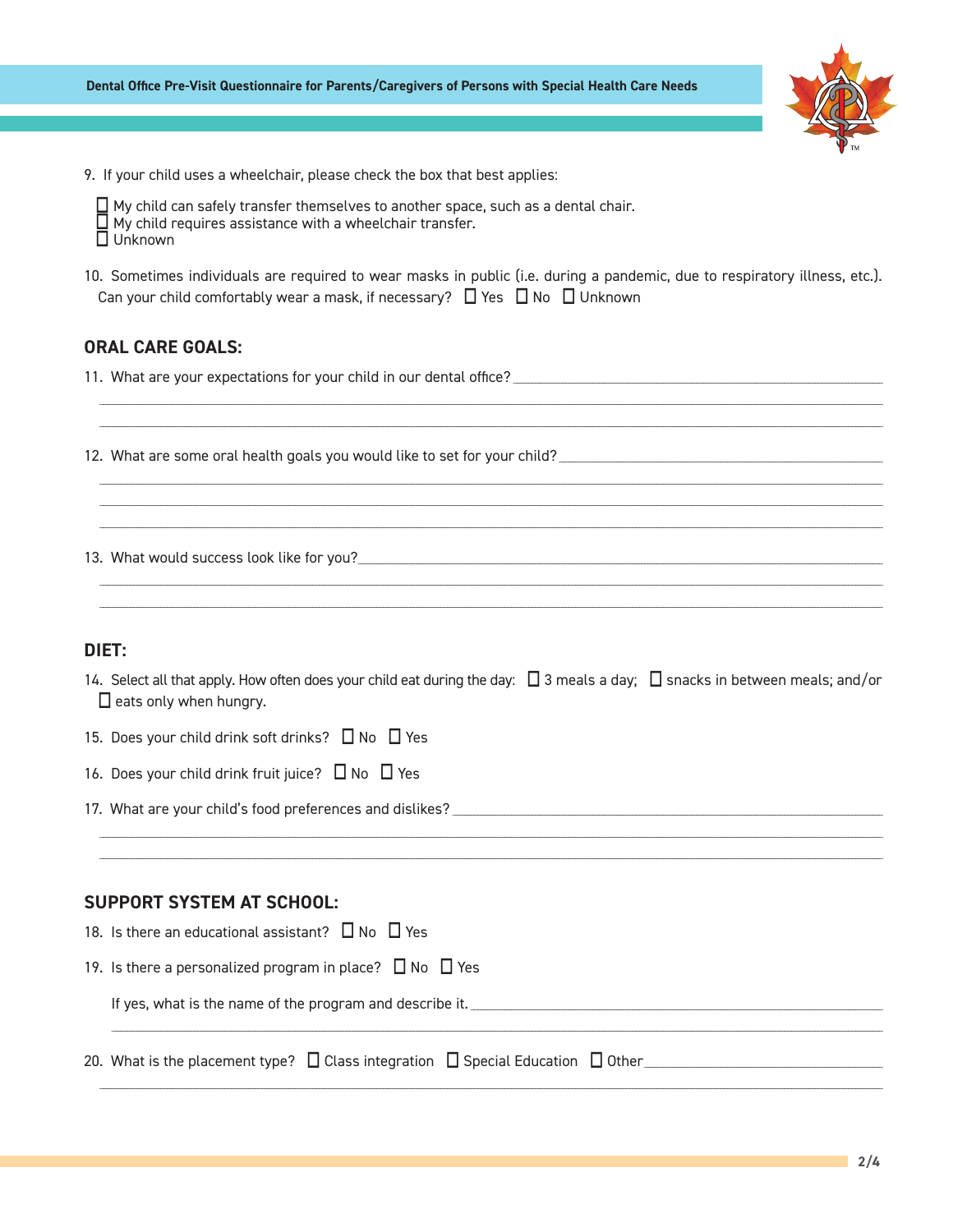

# **SOCIALIZATION AND REINFORCEMENTS:**

| 22. Describe how your child interacts/reacts with peers or adults outside of the home and school:                        |
|--------------------------------------------------------------------------------------------------------------------------|
|                                                                                                                          |
|                                                                                                                          |
|                                                                                                                          |
|                                                                                                                          |
| 27. Is it difficult for your child to separate from you at school, with doctors, or for haircuts? $\Box$ No $\Box$ Yes   |
| 28. Does your child respond differently to individuals who identify as male or female?                                   |
|                                                                                                                          |
| 29. Do you use toys, activities, or treats to reward or encourage positive behaviour? □ No □ Yes If yes, please describe |

# **SENSITIVITIES:**

30. If your child is sensitive to any of the following OR has sensory preferences that can improve his/her/their experience, please check all boxes that apply, circle/highlight specific aspects, and provide additional information in the space provided:

Example:

Ø Taste: Gloves, toothpaste, fluoride, specific flavours, other: Prefers bubblegum and fruit flavours. Does not like grainy textures.

□ Smell: office setting, perfume, cologne or other: \_\_\_\_\_\_\_\_\_\_\_\_\_\_\_\_\_\_\_\_\_\_\_\_\_\_\_\_

 $\Box$  Sight: Dim lights, bright lights, pulsating lights, lighting colour, overhead arm from the light of the chair, mirrors, shiny tools, other:

□ Proximity: People, water, light, X-ray machine, other: